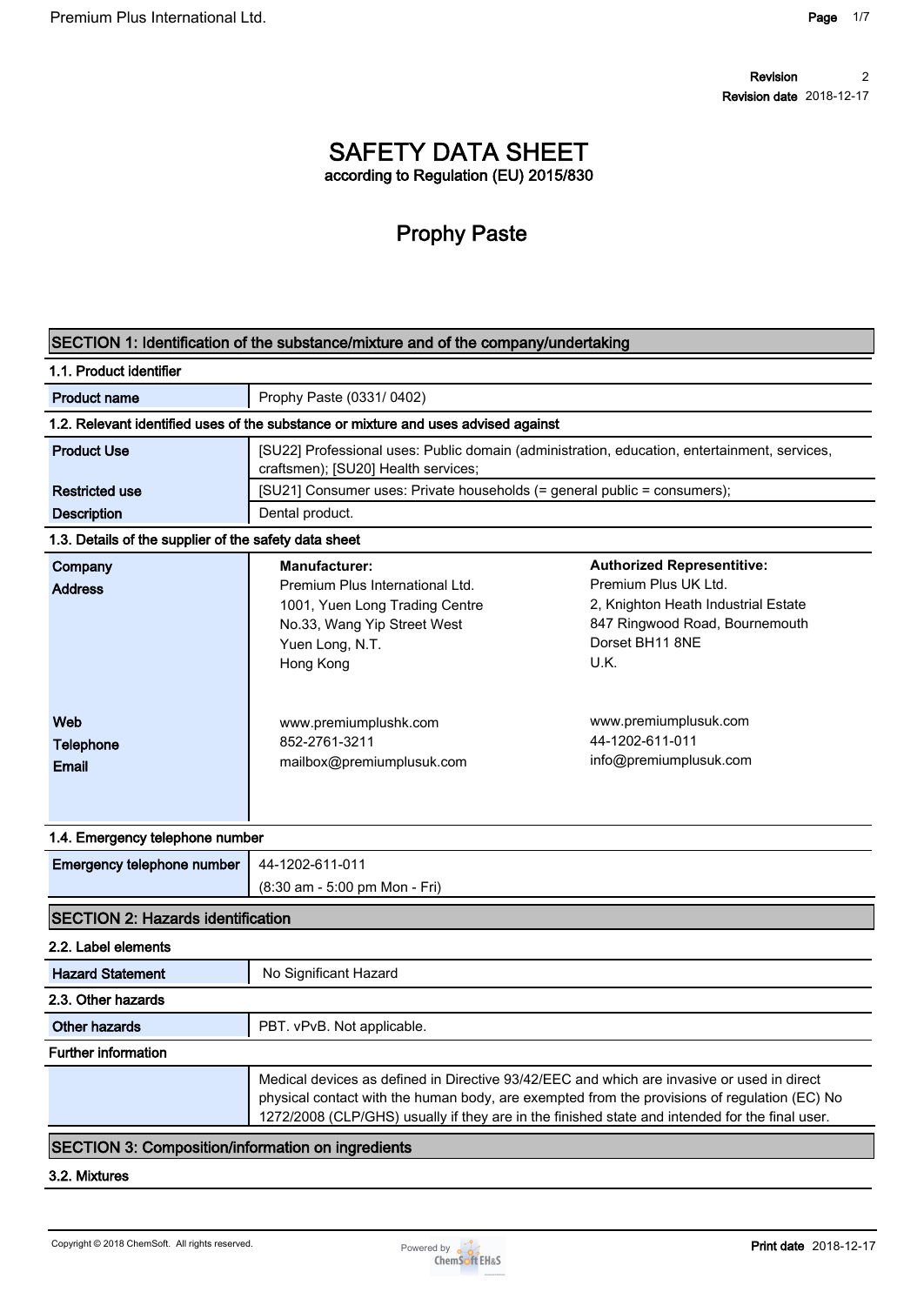#### **Revision 2**

**Revision date 2018-12-17**

#### **3.2. Mixtures**

| Premium Plus International Ltd. |           |               |           |                                            |                    |                                                                                                                                                    | Page | 2/ |
|---------------------------------|-----------|---------------|-----------|--------------------------------------------|--------------------|----------------------------------------------------------------------------------------------------------------------------------------------------|------|----|
|                                 |           |               |           | <b>Prophy Paste</b>                        |                    |                                                                                                                                                    |      |    |
|                                 |           |               |           |                                            |                    | <b>Revision</b>                                                                                                                                    |      |    |
| 3.2. Mixtures                   |           |               |           |                                            |                    | <b>Revision date</b> 2018-12-1                                                                                                                     |      |    |
| EC 1272/2008                    |           |               |           |                                            |                    |                                                                                                                                                    |      |    |
| <b>Chemical Name</b>            | Index No. | CAS No.       | EC No.    | <b>REACH Registration</b><br><b>Number</b> | Conc.<br>$(\%w/w)$ | Classification                                                                                                                                     |      |    |
| Glycerine (Glycerol, mist)      |           | $56 - 81 - 5$ | 200-289-5 |                                            | $10 - 20%$         |                                                                                                                                                    |      |    |
| <b>Titanium Dioxide</b>         |           | 13463-67-7    | 236-675-5 | 01-2119489379-17                           | $1 - 10%$          |                                                                                                                                                    |      |    |
| Sodium Lauryl Sulfate           |           | 151-21-3      | 205-788-1 | 01-2119489461-32                           |                    | 0 - 0.5% Flam. Sol. 2: H228; Acute<br>Tox. 4: H302+H332; Skin Irrit.<br>2: H315; Eye Dam. 1: H318;<br>STOT SE 3: H335; Aquatic<br>Chronic 3: H412; |      |    |
|                                 |           |               |           |                                            |                    |                                                                                                                                                    |      |    |

## **SECTION 4: First aid measures**

#### **4.1. Description of first aid measures**

| Inhalation                                                                      | Move the exposed person to fresh air.                                             |  |  |  |
|---------------------------------------------------------------------------------|-----------------------------------------------------------------------------------|--|--|--|
| Eye contact                                                                     | Rinse immediately with plenty of water for 15 minutes holding the eyelids open.   |  |  |  |
| <b>Skin contact</b>                                                             | Wash off immediately with plenty of soap and water. Remove contaminated clothing. |  |  |  |
| Ingestion                                                                       | Do NOT induce vomiting.                                                           |  |  |  |
| 4.2. Most important symptoms and effects, both acute and delayed                |                                                                                   |  |  |  |
| Inhalation                                                                      | May cause irritation to mucous membranes.                                         |  |  |  |
| Eye contact                                                                     | May cause irritation to eyes.                                                     |  |  |  |
| <b>Skin contact</b>                                                             | May cause irritation to skin.                                                     |  |  |  |
| Ingestion                                                                       | May cause irritation to mucous membranes.                                         |  |  |  |
| 4.3. Indication of any immediate medical attention and special treatment needed |                                                                                   |  |  |  |
| Inhalation                                                                      | Seek medical attention if irritation or symptoms persist.                         |  |  |  |
| Eye contact                                                                     | Seek medical attention if irritation or symptoms persist.                         |  |  |  |
| <b>Skin contact</b>                                                             | Seek medical attention if irritation or symptoms persist.                         |  |  |  |
| Ingestion                                                                       | Seek medical attention if irritation or symptoms persist.                         |  |  |  |
| <b>General information</b>                                                      |                                                                                   |  |  |  |
|                                                                                 | If you feel unwell, seek medical advice (show the label where possible).          |  |  |  |

### **SECTION 5: Firefighting measures**

**5.1. Extinguishing media**

**Use extinguishing media appropriate to the surrounding fire conditions.**

#### **5.2. Special hazards arising from the substance or mixture**

**Burning produces irritating, toxic and obnoxious fumes.**

#### **5.3. Advice for firefighters**

**Wear suitable respiratory equipment when necessary.**

#### **SECTION 6: Accidental release measures**

#### **6.1. Personal precautions, protective equipment and emergency procedures**

**Ensure adequate ventilation of the working area. Wear suitable protective equipment.**

#### **6.2. Environmental precautions**

**Do not allow product to enter drains. Prevent further spillage if safe.**

#### **6.3. Methods and material for containment and cleaning up**

**Sweep up. Transfer to suitable, labelled containers for disposal. Clean spillage area thoroughly with plenty of water.**

#### **6.4. Reference to other sections**

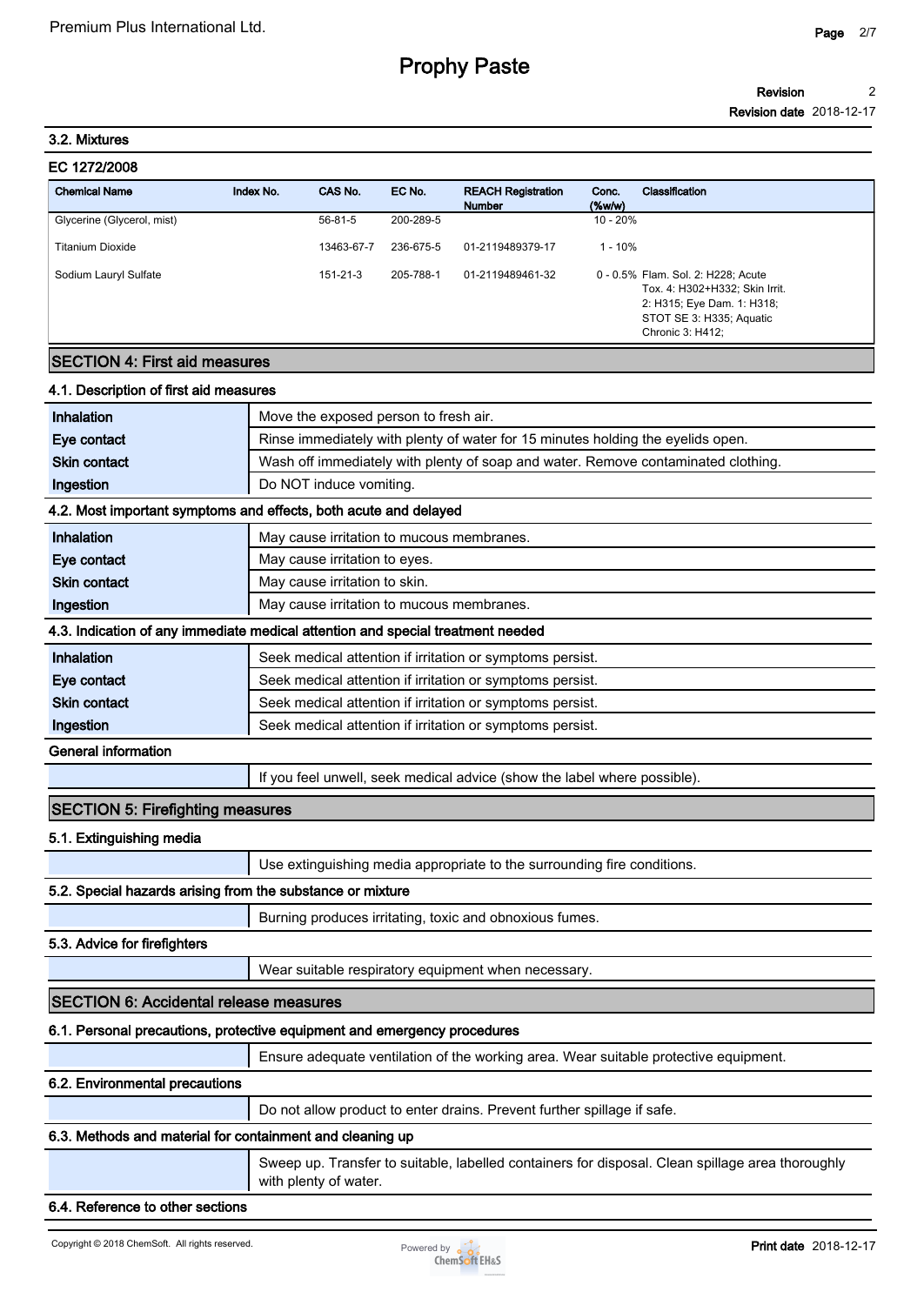#### **Revision 2**

**Revision date 2018-12-17**

#### **6.4. Reference to other sections**

|                                                                                                                            | See Section 13 for disposal information. See Section 8 for exposure controls/personal protection.                                                                       |  |
|----------------------------------------------------------------------------------------------------------------------------|-------------------------------------------------------------------------------------------------------------------------------------------------------------------------|--|
| <b>SECTION 7: Handling and storage</b>                                                                                     |                                                                                                                                                                         |  |
| 7.1. Precautions for safe handling                                                                                         |                                                                                                                                                                         |  |
|                                                                                                                            | Avoid contact with eyes and skin. Ensure adequate ventilation of the working area. Adopt best<br>Manual Handling considerations when handling, carrying and dispensing. |  |
| 7.2. Conditions for safe storage, including any incompatibilities                                                          |                                                                                                                                                                         |  |
|                                                                                                                            | Keep in a cool, dry, well ventilated area. Keep containers tightly closed. Store in original container.                                                                 |  |
| 7.3. Specific end use(s)                                                                                                   |                                                                                                                                                                         |  |
| See section 1.2. Relevant identified uses of the substance or mixture and uses advised against for<br>further information. |                                                                                                                                                                         |  |
| <b>SECTION 8: Exposure controls/personal protection</b>                                                                    |                                                                                                                                                                         |  |

#### **8.1. Control parameters**

#### **8.1.1. Exposure Limit Values**

| Glycerine (Glycerol, mist) | WEL 8-hr limit ppm: -                            | WEL 8-hr limit mg/m3: 10                           |
|----------------------------|--------------------------------------------------|----------------------------------------------------|
|                            | WEL 15 min limit ppm: -                          | WEL 15 min limit mg/m3: -                          |
|                            | WEL 8-hr limit mg/m3 total -<br>inhalable dust:  | WEL 15 min limit mg/m3 total -<br>inhalable dust:  |
|                            | WEL 8-hr limit mg/m3 total -<br>respirable dust: | WEL 15 min limit mg/m3 total -<br>respirable dust: |
| <b>Titanium Dioxide</b>    | WEL 8-hr limit ppm: -                            | WEL 8-hr limit mg/m3: -                            |
|                            | WEL 15 min limit ppm: -                          | WEL 15 min limit mg/m3: -                          |
|                            | WEL 8-hr limit mg/m3 total 10                    | WEL 15 min limit mg/m3 total -                     |
|                            | inhalable dust:                                  | inhalable dust:                                    |
|                            | WEL 8-hr limit mg/m3 total $4$                   | WEL 15 min limit mg/m3 total -                     |
|                            | respirable dust:                                 | respirable dust:                                   |

#### **8.2. Exposure controls**

| 8.2.1. Appropriate engineering                     | Ensure adequate ventilation of the working area.    |  |
|----------------------------------------------------|-----------------------------------------------------|--|
| controls                                           |                                                     |  |
| 8.2.2. Individual protection                       | Wear chemical protective clothing.                  |  |
| measures                                           |                                                     |  |
| Eye / face protection                              | Approved safety goggles.                            |  |
| Skin protection -                                  | Chemical resistant gloves.                          |  |
| Handprotection                                     |                                                     |  |
| <b>Respiratory protection</b>                      | Wear suitable respiratory equipment when necessary. |  |
| <b>SECTION 9: Physical and chemical properties</b> |                                                     |  |

#### **9.1. Information on basic physical and chemical properties**

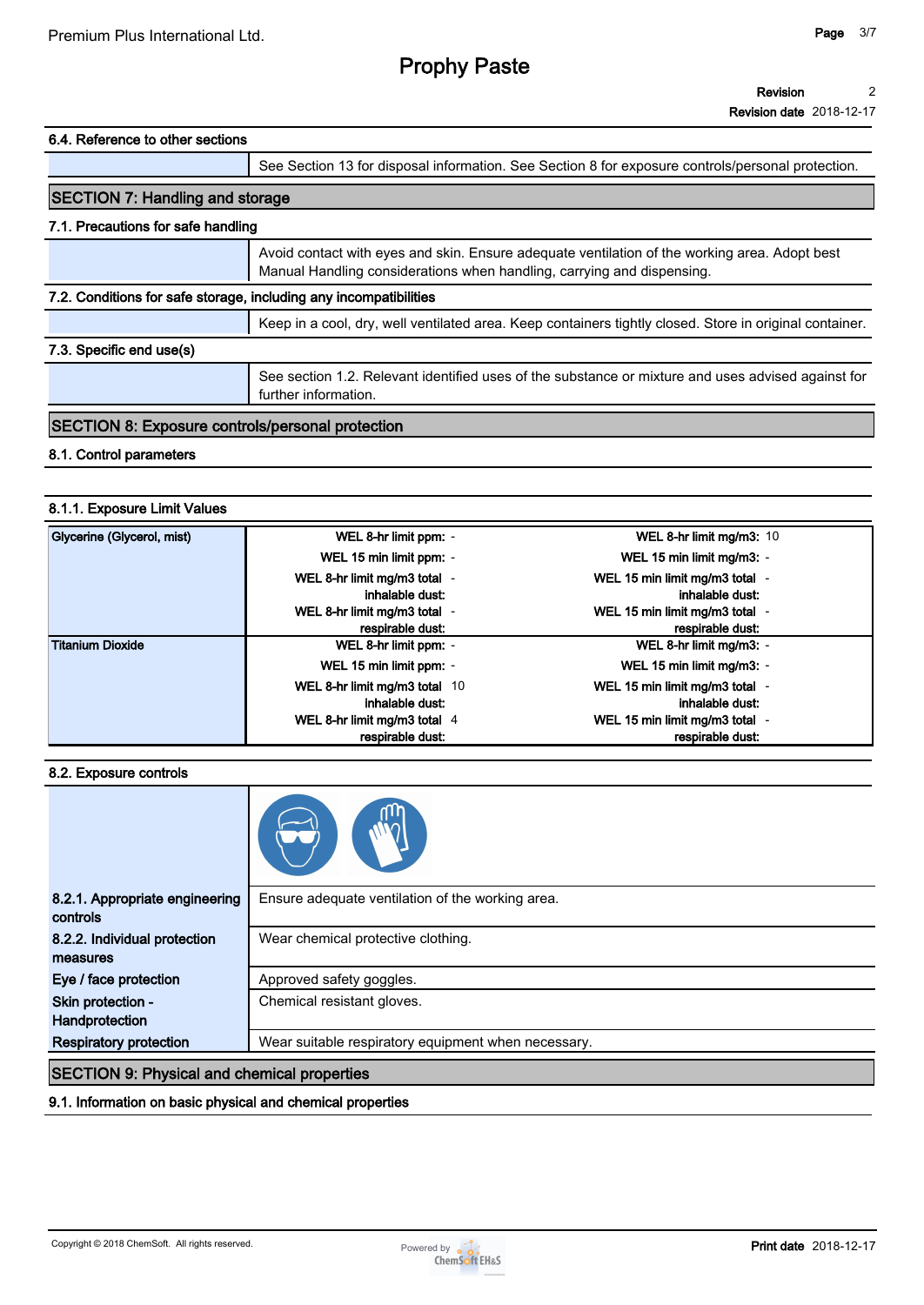#### **Revision Revision date 2018-12-17 2**

#### **9.1. Information on basic physical and chemical properties**

| Appearance   Paste                               |                                           |
|--------------------------------------------------|-------------------------------------------|
| Odour                                            | Characteristic                            |
| Autoignition temperature   Not applicable.       |                                           |
|                                                  | Viscosity   No data available             |
| <b>Explosive properties</b> Not applicable.      |                                           |
| Oxidising properties   Not applicable.           |                                           |
| Odour threshold   Not applicable.                |                                           |
|                                                  | <b>pH</b> No data available               |
|                                                  | Melting point   No data available         |
|                                                  | Freezing Point   No data available        |
|                                                  | Initial boiling point   No data available |
|                                                  | <b>Flash point</b> Not applicable.        |
|                                                  | <b>Evaporation rate</b> No data available |
| <b>Flammability (solid, gas)</b> Not applicable. |                                           |
| Vapour pressure   Not applicable.                |                                           |
|                                                  | Vapour density   Not applicable.          |
|                                                  | <b>Relative density</b> No data available |
|                                                  | Fat Solubility   No data available        |
| <b>Partition coefficient</b> No data available   |                                           |
|                                                  | <b>Solubility</b> Soluble in water        |

### **9.2. Other information**

|                                         | <b>Conductivity</b> No data available |
|-----------------------------------------|---------------------------------------|
|                                         | Surface tension   No data available   |
|                                         | Gas group Not applicable.             |
|                                         | Benzene Content   No data available   |
|                                         | Lead content   No data available      |
| VOC (Volatile organic No data available |                                       |
| compounds)                              |                                       |

### **SECTION 10: Stability and reactivity**

| 10.1. Reactivity                             |                                       |  |
|----------------------------------------------|---------------------------------------|--|
|                                              | No data available.                    |  |
| 10.2. Chemical stability                     |                                       |  |
|                                              | Stable under normal conditions.       |  |
| 10.3. Possibility of hazardous reactions     |                                       |  |
|                                              | No data is available on this product. |  |
| 10.4. Conditions to avoid                    |                                       |  |
|                                              | Heat. Moisture.                       |  |
| 10.5. Incompatible materials                 |                                       |  |
|                                              | No data available.                    |  |
| 10.6. Hazardous decomposition products       |                                       |  |
|                                              | No data available.                    |  |
| <b>SECTION 11: Toxicological information</b> |                                       |  |
| 11.1. Information on toxicological effects   |                                       |  |
| <b>Acute toxicity</b>                        | No data available.                    |  |
| Skin corrosion/irritation                    | May cause irritation to skin.         |  |

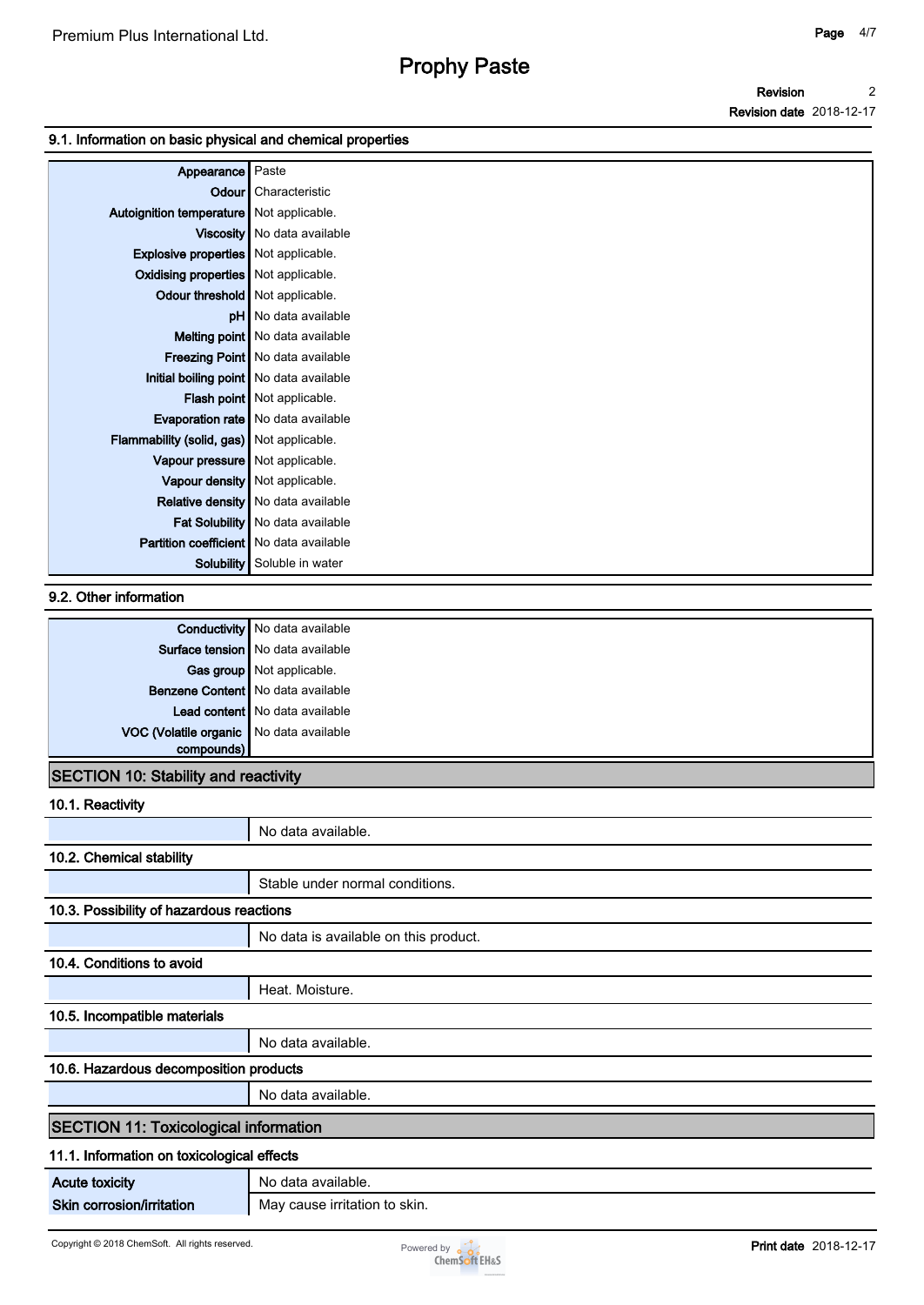#### **Revision 2**

**Revision date 2018-12-17**

| 11.1. Information on toxicological effects |                                                                                                                                                                                                                                                                                                                         |
|--------------------------------------------|-------------------------------------------------------------------------------------------------------------------------------------------------------------------------------------------------------------------------------------------------------------------------------------------------------------------------|
| Serious eye damage/irritation              | May cause irritation to eyes.                                                                                                                                                                                                                                                                                           |
| Respiratory or skin<br>sensitisation       | May cause irritation to mucous membranes.                                                                                                                                                                                                                                                                               |
| Germ cell mutagenicity                     | No mutagenic effects reported.                                                                                                                                                                                                                                                                                          |
| Carcinogenicity                            | No carcinogenic effects reported.                                                                                                                                                                                                                                                                                       |
| Reproductive toxicity                      | No teratogenic effects reported.                                                                                                                                                                                                                                                                                        |
| STOT-single exposure                       | No data available.                                                                                                                                                                                                                                                                                                      |
| <b>STOT-repeated exposure</b>              | No data available.                                                                                                                                                                                                                                                                                                      |
| <b>Aspiration hazard</b>                   | May cause irritation to mucous membranes.                                                                                                                                                                                                                                                                               |
| Repeated or prolonged<br>exposure          | No data available.                                                                                                                                                                                                                                                                                                      |
| 11.1.4. Toxicological Information          |                                                                                                                                                                                                                                                                                                                         |
| Glycerine                                  | Oral Rat LD50: 12600 mg/kg                                                                                                                                                                                                                                                                                              |
| <b>SECTION 12: Ecological information</b>  |                                                                                                                                                                                                                                                                                                                         |
| 12.1. Toxicity                             |                                                                                                                                                                                                                                                                                                                         |
| Glycerine                                  | Daphnia EC50/48h: 10000.0000 mg/l<br>Algae IC50/72h: 2900.0000 mg/l                                                                                                                                                                                                                                                     |
|                                            | Fish LC50/96h: 5000.0000 mg/l                                                                                                                                                                                                                                                                                           |
| 12.2. Persistence and degradability        |                                                                                                                                                                                                                                                                                                                         |
|                                            | No data is available on this product.                                                                                                                                                                                                                                                                                   |
| 12.3. Bioaccumulative potential            |                                                                                                                                                                                                                                                                                                                         |
|                                            |                                                                                                                                                                                                                                                                                                                         |
|                                            | No data is available on this product.                                                                                                                                                                                                                                                                                   |
| <b>Partition coefficient</b>               |                                                                                                                                                                                                                                                                                                                         |
|                                            | Prophy Paste No data available                                                                                                                                                                                                                                                                                          |
| 12.4. Mobility in soil                     |                                                                                                                                                                                                                                                                                                                         |
|                                            | No data is available on this product.                                                                                                                                                                                                                                                                                   |
| 12.5. Results of PBT and vPvB assessment   |                                                                                                                                                                                                                                                                                                                         |
|                                            | No data is available on this product.                                                                                                                                                                                                                                                                                   |
| 12.6. Other adverse effects                |                                                                                                                                                                                                                                                                                                                         |
|                                            | No data is available on this product.                                                                                                                                                                                                                                                                                   |
| <b>SECTION 13: Disposal considerations</b> |                                                                                                                                                                                                                                                                                                                         |
| 13.1. Waste treatment methods              |                                                                                                                                                                                                                                                                                                                         |
|                                            | Dispose of in compliance with all. local and national regulations.                                                                                                                                                                                                                                                      |
| <b>General information</b>                 |                                                                                                                                                                                                                                                                                                                         |
|                                            | 18 WASTES FROM HUMAN OR ANIMAL HEALTH CARE AND /OR RELATED RESEARCH(<br>except kitchen and restaurant wastes not arising from immediate health care). 18 01 wastes from<br>natal care, diagnosis, treatment or prevention of disease in humans. 18 01 06 chemicals consisting<br>of or containing dangerous substances. |
| <b>Disposal methods</b>                    |                                                                                                                                                                                                                                                                                                                         |
|                                            | Do not empty into drains. For disposal within the EC, the appropriate code according to the<br>European Waste Catalogue (EWC) should be used.                                                                                                                                                                           |

### **Disposal of packaging**

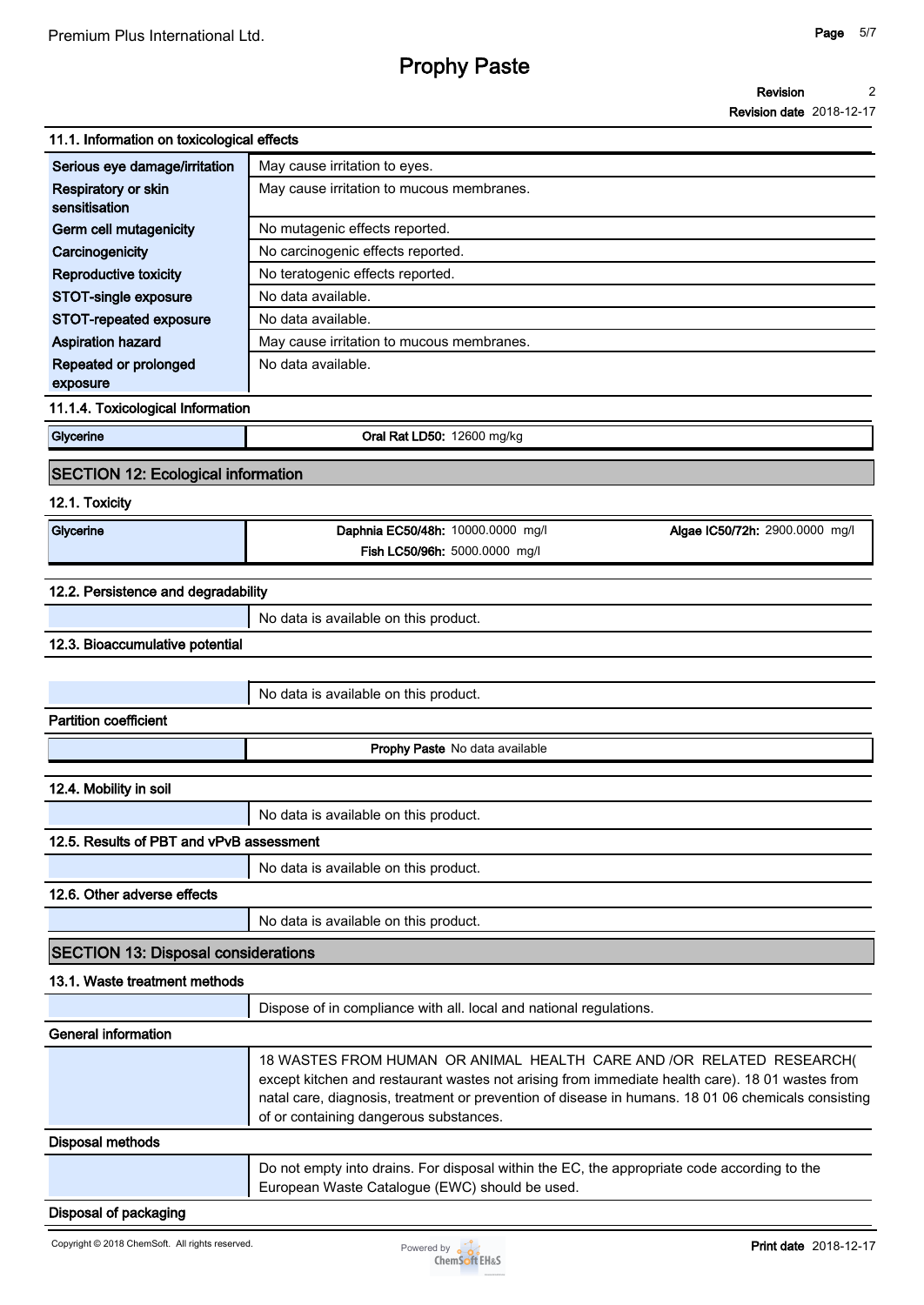#### **Revision 2**

**Revision date 2018-12-17**

| Do NOT reuse empty containers. Empty containers can be sent for disposal or recycling.<br>The product is not classified as dangerous for carriage.<br>The product is not classified as dangerous for carriage.<br>The product is not classified as dangerous for carriage.<br>The product is not classified as dangerous for carriage.                                                                                                                                                                                                                                                                                                                                                                                                                                                                                                                                                                                                                                                                                                  |
|-----------------------------------------------------------------------------------------------------------------------------------------------------------------------------------------------------------------------------------------------------------------------------------------------------------------------------------------------------------------------------------------------------------------------------------------------------------------------------------------------------------------------------------------------------------------------------------------------------------------------------------------------------------------------------------------------------------------------------------------------------------------------------------------------------------------------------------------------------------------------------------------------------------------------------------------------------------------------------------------------------------------------------------------|
|                                                                                                                                                                                                                                                                                                                                                                                                                                                                                                                                                                                                                                                                                                                                                                                                                                                                                                                                                                                                                                         |
|                                                                                                                                                                                                                                                                                                                                                                                                                                                                                                                                                                                                                                                                                                                                                                                                                                                                                                                                                                                                                                         |
|                                                                                                                                                                                                                                                                                                                                                                                                                                                                                                                                                                                                                                                                                                                                                                                                                                                                                                                                                                                                                                         |
|                                                                                                                                                                                                                                                                                                                                                                                                                                                                                                                                                                                                                                                                                                                                                                                                                                                                                                                                                                                                                                         |
|                                                                                                                                                                                                                                                                                                                                                                                                                                                                                                                                                                                                                                                                                                                                                                                                                                                                                                                                                                                                                                         |
|                                                                                                                                                                                                                                                                                                                                                                                                                                                                                                                                                                                                                                                                                                                                                                                                                                                                                                                                                                                                                                         |
|                                                                                                                                                                                                                                                                                                                                                                                                                                                                                                                                                                                                                                                                                                                                                                                                                                                                                                                                                                                                                                         |
|                                                                                                                                                                                                                                                                                                                                                                                                                                                                                                                                                                                                                                                                                                                                                                                                                                                                                                                                                                                                                                         |
|                                                                                                                                                                                                                                                                                                                                                                                                                                                                                                                                                                                                                                                                                                                                                                                                                                                                                                                                                                                                                                         |
|                                                                                                                                                                                                                                                                                                                                                                                                                                                                                                                                                                                                                                                                                                                                                                                                                                                                                                                                                                                                                                         |
|                                                                                                                                                                                                                                                                                                                                                                                                                                                                                                                                                                                                                                                                                                                                                                                                                                                                                                                                                                                                                                         |
|                                                                                                                                                                                                                                                                                                                                                                                                                                                                                                                                                                                                                                                                                                                                                                                                                                                                                                                                                                                                                                         |
| The product is not classified as dangerous for carriage.                                                                                                                                                                                                                                                                                                                                                                                                                                                                                                                                                                                                                                                                                                                                                                                                                                                                                                                                                                                |
|                                                                                                                                                                                                                                                                                                                                                                                                                                                                                                                                                                                                                                                                                                                                                                                                                                                                                                                                                                                                                                         |
| The product is not classified as dangerous for carriage.                                                                                                                                                                                                                                                                                                                                                                                                                                                                                                                                                                                                                                                                                                                                                                                                                                                                                                                                                                                |
| 14.7. Transport in bulk according to Annex II of MARPOL 73/78 and the IBC Code                                                                                                                                                                                                                                                                                                                                                                                                                                                                                                                                                                                                                                                                                                                                                                                                                                                                                                                                                          |
| The product is not classified as dangerous for carriage.                                                                                                                                                                                                                                                                                                                                                                                                                                                                                                                                                                                                                                                                                                                                                                                                                                                                                                                                                                                |
|                                                                                                                                                                                                                                                                                                                                                                                                                                                                                                                                                                                                                                                                                                                                                                                                                                                                                                                                                                                                                                         |
| 15.1. Safety, health and environmental regulations/legislation specific for the substance or mixture                                                                                                                                                                                                                                                                                                                                                                                                                                                                                                                                                                                                                                                                                                                                                                                                                                                                                                                                    |
| COMMISSION REGULATION (EU) No 453/2010 of 20 May 2010 amending Regulation (EC) No<br>1907/2006 of the European Parliament and of the Council on the Registration, Evaluation,<br>Authorisation and Restriction of Chemicals (REACH), establishing a European Chemicals Agency,<br>amending Directive 1999/45/EC and repealing Council Regulation (EEC) No 793/93 and<br>Commission Regulation (EC) No 1488/94 as well as Council Directive 76/769/EEC and<br>Commission Directives 91/155/EEC, 93/67/EEC, 93/105/EC and 2000/21/EC. REGULATION (EC)<br>No 1907/2006 OF THE EUROPEAN PARLIAMENT AND OF THE COUNCIL of 18 December 2006<br>concerning the Registration, Evaluation, Authorisation and Restriction of Chemicals (REACH),<br>establishing a European Chemicals Agency, amending Directive 1999/45/EC and repealing<br>Council Regulation (EEC) No 793/93 and Commission Regulation (EC) No 1488/94 as well as<br>Council Directive 76/769/EEC and Commission Directives 91/155/EEC, 93/67/EEC, 93/105/EC and<br>2000/21/EC. |
|                                                                                                                                                                                                                                                                                                                                                                                                                                                                                                                                                                                                                                                                                                                                                                                                                                                                                                                                                                                                                                         |

**No data available.**

### **SECTION 16: Other information**

#### **Other information**

| <b>Revision</b> | This document differs from the previous version in the following areas:.<br>- Description. |
|-----------------|--------------------------------------------------------------------------------------------|
|                 | - Product Use.                                                                             |
|                 | - Restricted use.                                                                          |
|                 | 2 - Other hazards.                                                                         |
|                 | 2 - Precautionary Statement: Disposal.                                                     |
|                 | 6 - 6.4. Reference to other sections.                                                      |
|                 | $7 - 7.3$ . Specific end use(s).                                                           |
|                 | 9 - 9.1. Information on basic physical and chemical properties (Colour).                   |
|                 | 9 - 9.1. Information on basic physical and chemical properties (Vapour pressure).          |
|                 | 9 - 9.1. Information on basic physical and chemical properties (Vapour density).           |
|                 | 9 - 9.1. Information on basic physical and chemical properties (Odour threshold).          |